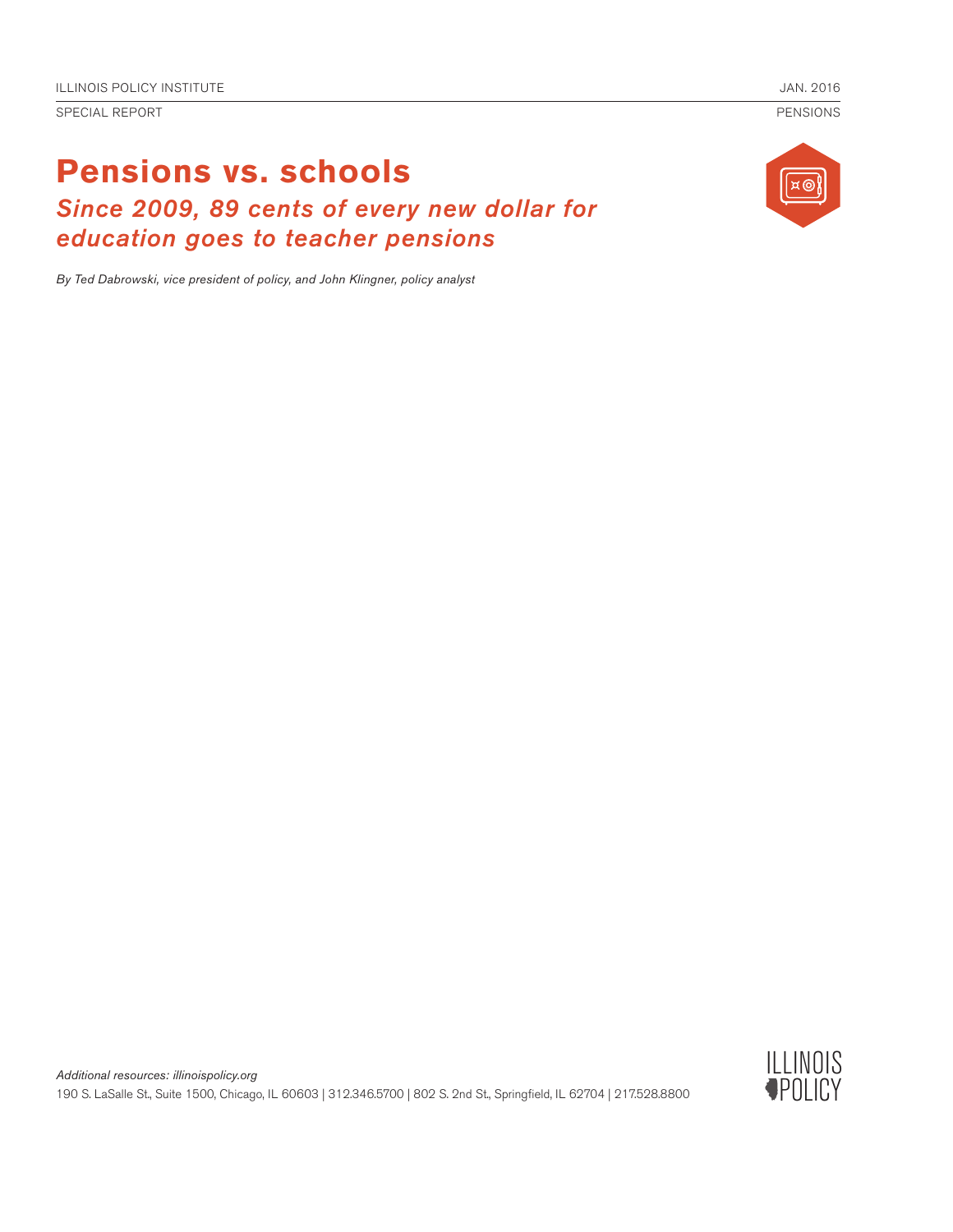# TABLE OF **CONTENTS**

- The problem 01
- Crowd-out culprits 03
- Education spending compromised by Illinois' budget crisis 05
- Our solution 06
- Appendix 07
- Endnotes 09
- Guarantee of quality scholarship 11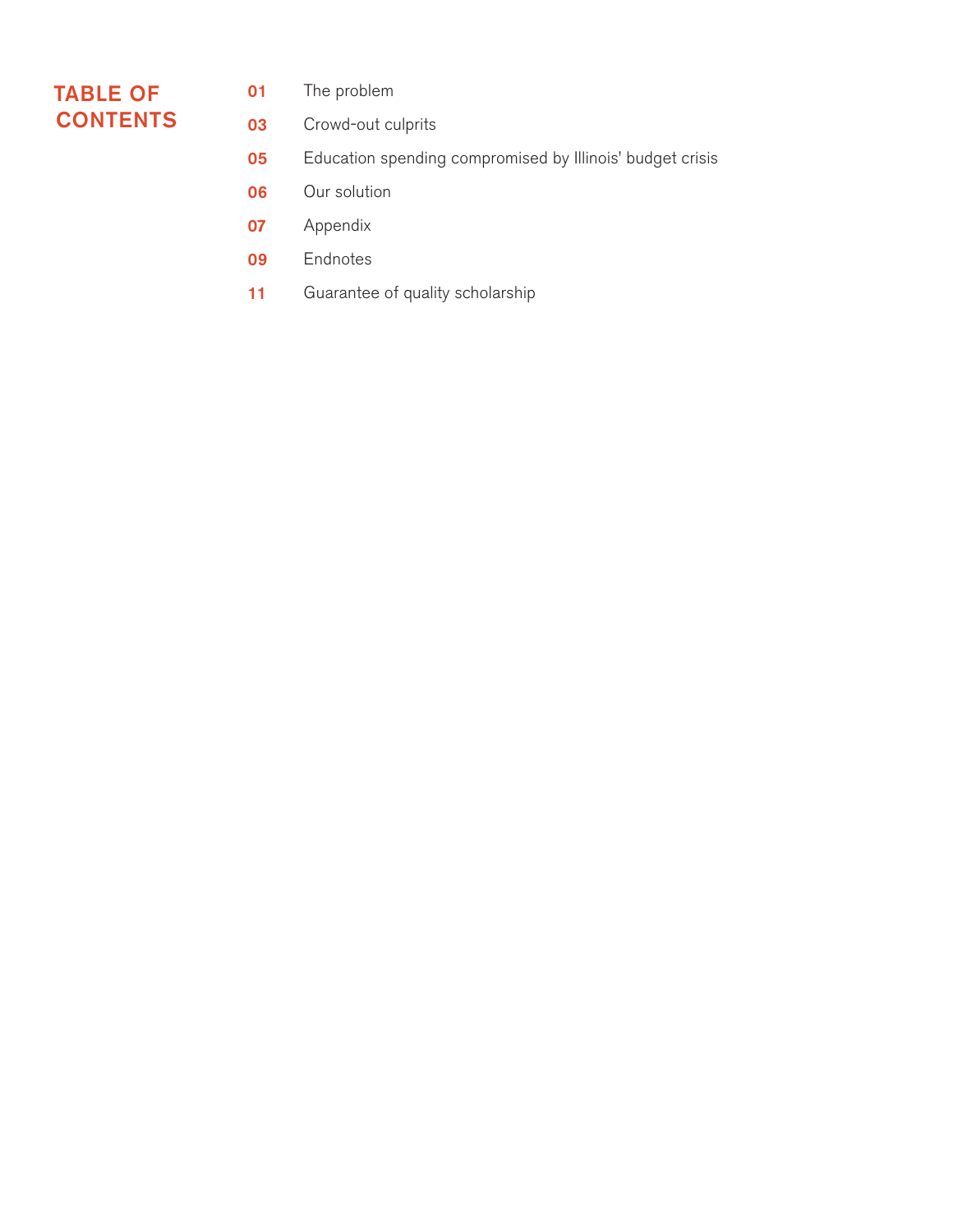**THE PROBLEM** Education funding for downstate and suburban pre-K-12 schools – i.e., all Illinois school districts outside of Chicago – is one of the state's highest priorities. It's also one of the only expenditures where increased funding is almost guaranteed year after year, even in times of fiscal crises.

> Illinois is in such a crisis now. The 2016 budget is currently \$4 billion out-ofbalance, the state's credit rating has fallen to within four notches of junk status, and the state's pension shortfall has reached an all-time high of \$111 billion.<sup>1,2,3</sup>

Despite the above issues, 2016's education spending has already been appropriated and passed into law – and has actually been increased over last year.<sup>4</sup>

However, increasing the dollar amount spent on education does not guarantee that more money will be spent on teaching children.

That's because state education spending is made up of much more than what is spent daily to run Illinois schools. It also includes the annual contributions to teachers' retirements and retiree health care. And, while not part of the budget for education, Illinois must also pay down the portion of the state's annual pension obligation bond payments (POBs) allotted to the Teachers' Retirement System, or TRS, which covers all Illinois elementary- and secondary-school teachers outside of Chicago. In 2003, 2010 and 2011, Illinois issued POBs to pay for annual contributions into the pension system. Now the state has to pay back those bonds over a period of time, which adds additional costs to teacherretirement spending.

Unfortunately, these mounting, nonoperating retirement costs are dramatically siphoning funds away from classrooms.

In fact, if you look at total education spending from 2009 to 2014, the state added \$8.9 billion in new dollars over and above the base amount of \$6.8 billion it spent in 2009. Of those new dollars spent, 89 percent went to pay for retirement costs. Just 11 percent made it to the classroom.

From 2009 – 2014, \$0.89 of every new \$1 for education went to teacher-retirement costs Downstate and suburban classroom spending vs. teacher-retirement spending



Note: From 2009 to 2014, the state added \$8.9 billion in new dollars over and above the base amount of \$6.8 billion it spent in 2009. Of those new dollars spent, 89 percent went to retirement costs and 11 percent went to classrooms.

Source: Commission on Government Forecasting and Accountability, Illinois State Board of Education, Teachers' Retirement System and Chicago Public Schools **Chicago Public Schools** and Chicago Public Schools **and Chicago Public Schools** and Chicago Public Schools and Chicago Public Schools **and Chicago Public Schools** and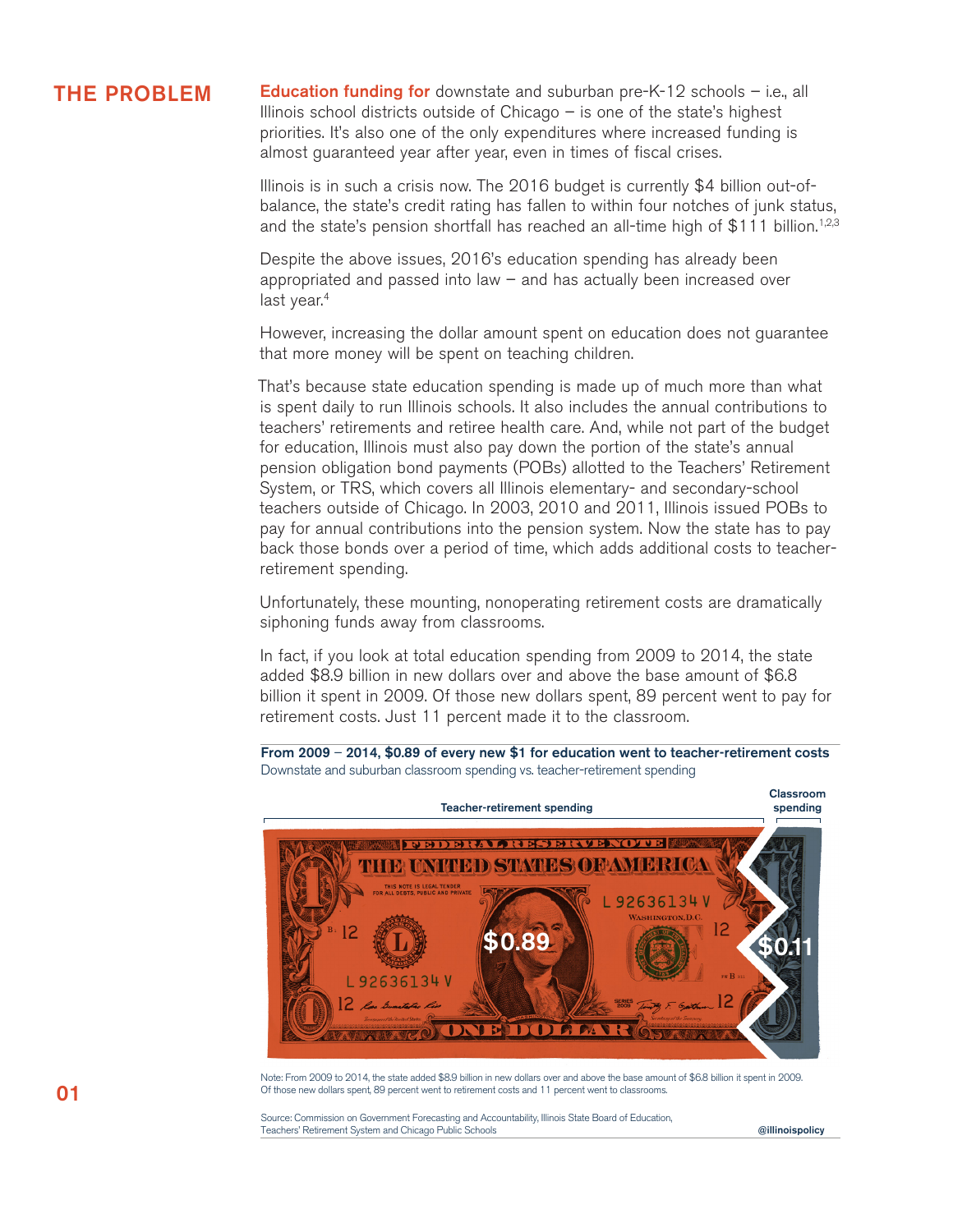The money that politicians poured into education over the last several years has really been funding pensions instead.

Spending on retirement costs already rivals the total amount spent on classrooms. From 2015 to 2019, retirement spending will almost equal classroom spending. And by 2025, if spending continues along its current trajectory, the amount spent on retirement costs will surpass that spent on classrooms.



By the time a child born in 2015 enters the sixth grade, the state will be spending more on teacher retirements than on aid to pre-K-12 schools.

Even assuming that TRS's unfunded liability doesn't grow progressively worse as it has in years past, retirement costs will consistently make up more than 50 percent of all education spending through 2045.



@illinoispolicy

the Commission on Government Forecasting and Accountability estimated the state's base General Fund grew on average from fiscal year 2000 to fiscal year 2010. See appendix for more information.

Ï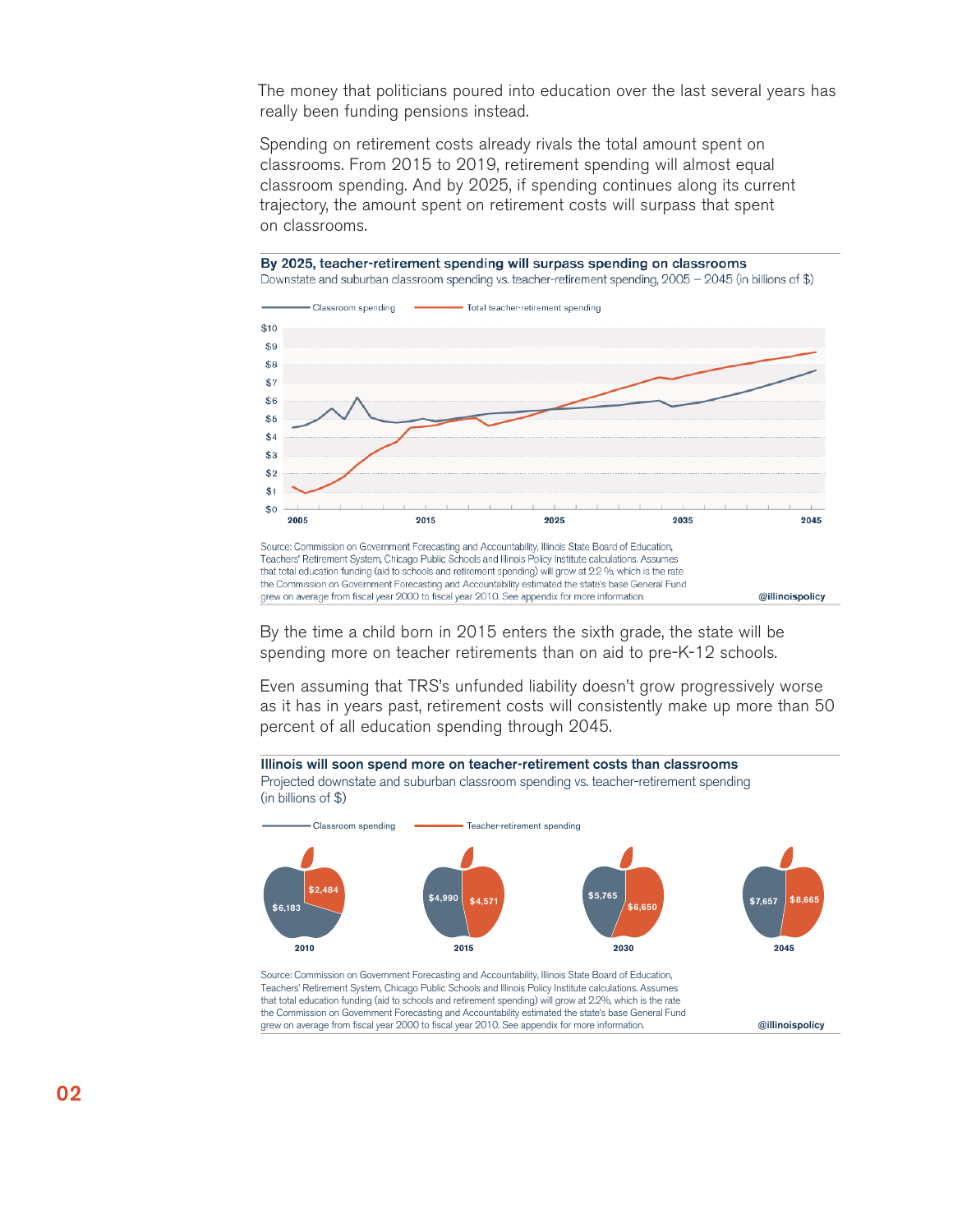However, if TRS's unfunded liabilities do continue to increase, as recent pension-fund history would indicate, retirement costs will crowd out funds for downstate and suburban classroom spending even further.

This crowding out will drastically affect local school districts' operational budgets – especially poorer districts that rely heavily on state funding.

The amount of property wealth in each school district determines the amount of taxes it can raise locally to finance its education needs. The less property wealth a district has, the more state funds it receives. The neediest districts, then, receive a majority of their funding from the state.

While the vast majority of Illinois school districts draw most of their funding from local sources, almost a third of the districts in Illinois receive at least 40 percent of their revenues from the state.<sup>5</sup>



1/3 of districts in Illinois receive at least 40% of their revenues from the state Number of districts in parentheses, equalized assessed valuation (fiscal year 2012)

Without real pension reform, hundreds of schools across those districts may have to cut programs, increase class sizes or lay off teachers as more and more new state dollars are directed away from operations toward retirements.

And as districts with higher levels of state funding generally serve lower-income and minority communities, those groups will end up being the most negatively affected by the growth in retirement spending.

# CROWD-OUT **CULPRITS**

# The pension crisis

Contributing disproportionately to its general budget crisis is Illinois' worsening government-pension funding crisis. The shortfall from the state's pension funds reached an all-time high of \$111 billion in 2014, \$62 billion of which was attributable to TRS.<sup>6</sup>

The crisis in TRS has been building for years. In 2000, TRS's pension shortfall equaled just \$15 billion.

However, an additional decade and a half of pension underfunding, faulty actuarial assumptions, and extra benefits for workers have driven the **03** system's unfunded liabilities sky-high.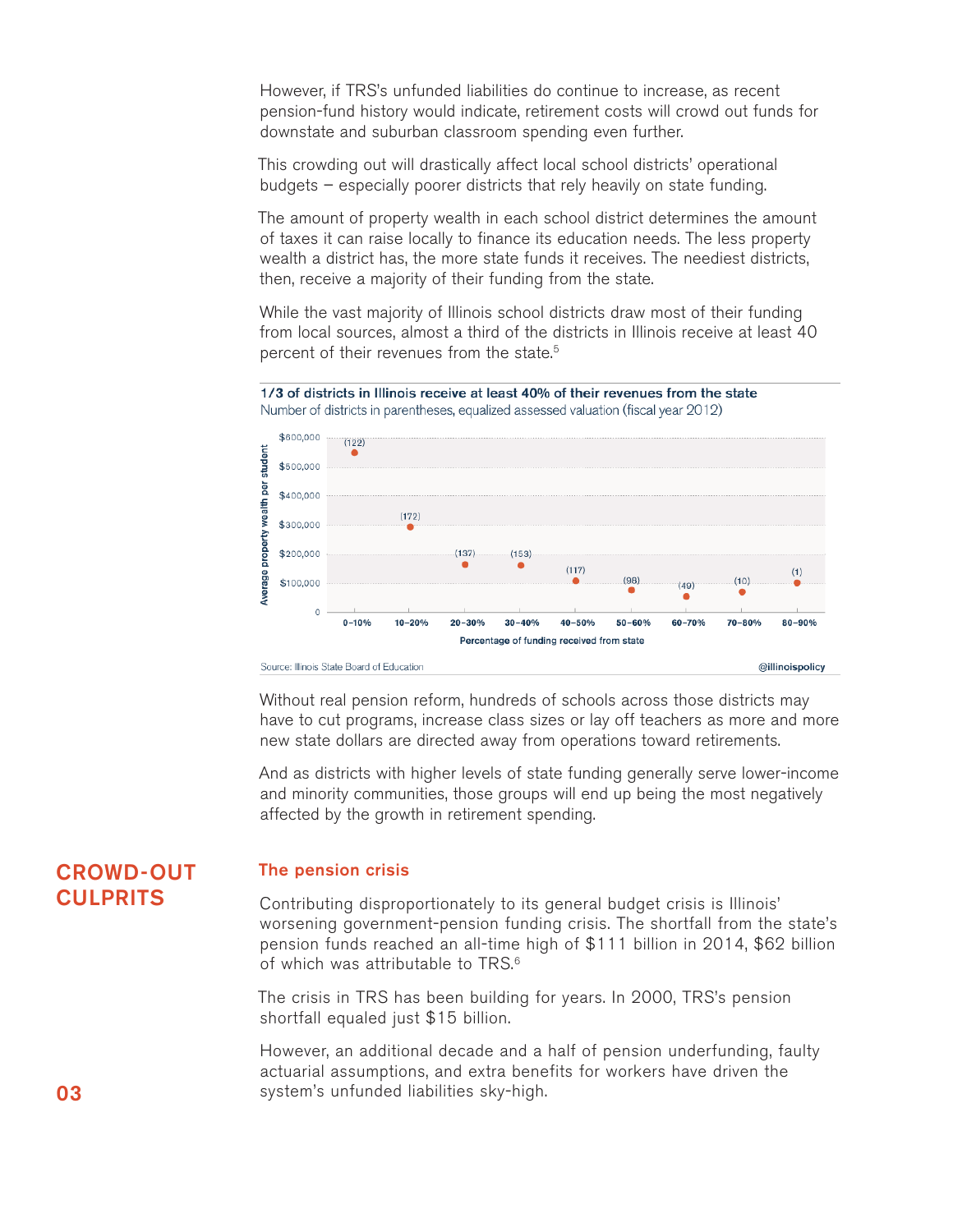#### TRS's pension shortfall has grown to almost \$61 billion TRS unfunded liabilities, fiscal years  $2000 - 2014$  (in billions of \$)



TRS had only 40 cents of every dollar it needs to pay out future benefits as of August 2015. By any private-sector measure, the fund is already bankrupt.

As a result, the state has to contribute more and more taxpayer dollars to keep teacher pensions afloat. According to TRS actuaries, the state will need to contribute over \$3.4 billion toward teacher pensions this year alone. By 2030, the state will have to pour \$5.9 billion into teacher pensions. By 2045, that amount will rise to \$8.5 billion.7



## Pension bonds and health care spending

Contributions to TRS are not the only teacher-retirement expense that the state of Illinois pays.

Each year, state government has to make payments on POBs that were approved in 2003, 2010 and 2011 to cover annual pension contributions. In addition, the state has to pay a portion of the costs of health insurance for retired teachers through the Teachers' Retirement Insurance Program, as well as a portion of the State Employees' Group Insurance Program.<sup>8,9</sup>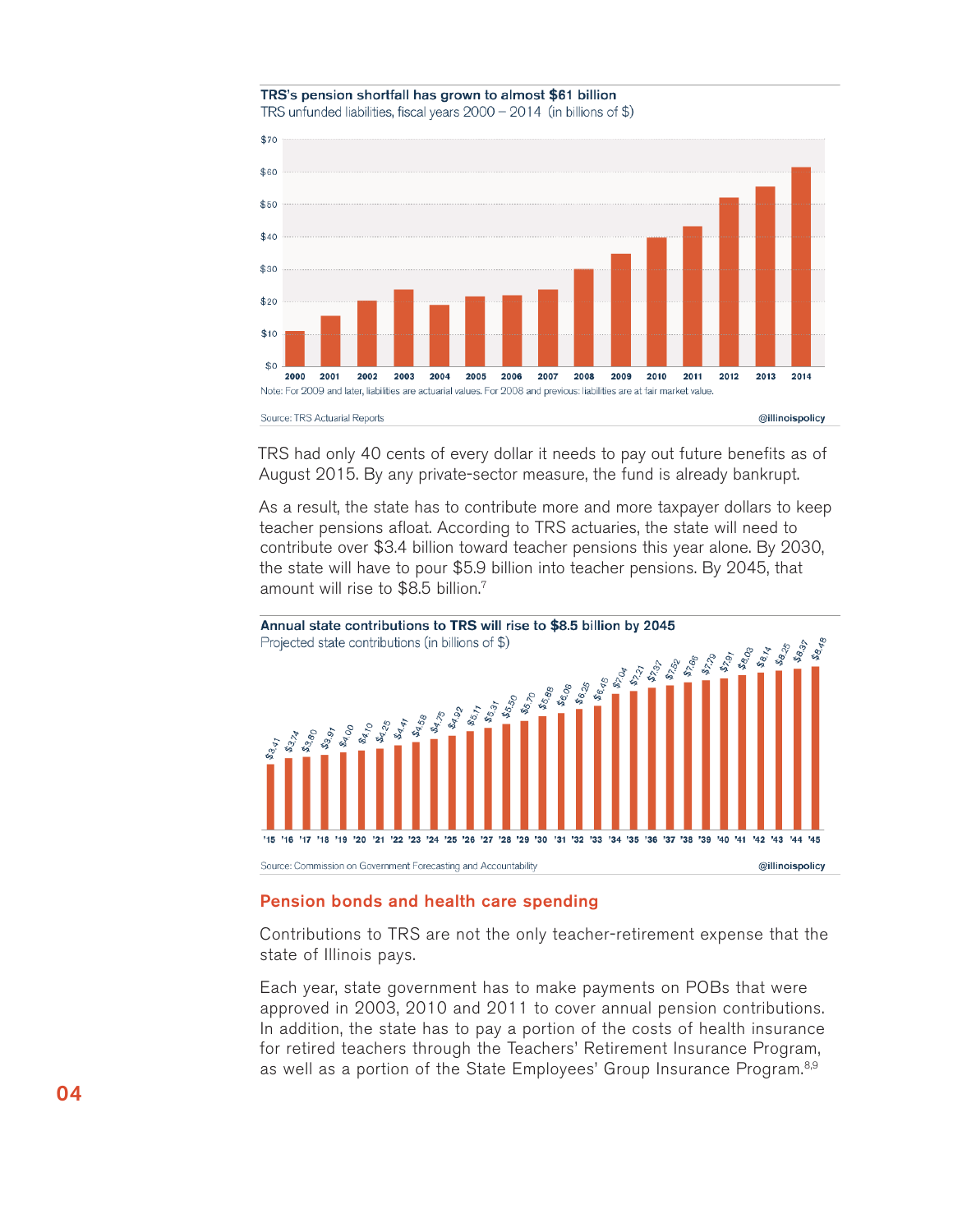In 2016, the state will pay \$900 million in health care and POB costs combined. That amount will remain relatively steady until 2020, when the end of payments toward the state's 2011 POB will reduce the combined POB and health care retirement costs.

But by 2025, the combined repayment of the 2003 POB, along with health care and pension contributions, will cause total retirement spending to equal spending on classrooms. Every year thereafter, total retirement spending will surpass classroom spending.



# EDUCATION SPENDING **COMPROMISED** BY ILLINOIS' BUDGET CRISIS

Unfortunately, the state cannot easily increase education funding to make up for ever-growing teacher-retirement expenditures.

With Illinois' out-of-control pension crisis, the Illinois Supreme Court's hostility to pension reforms that include any changes to the future benefits of current workers, and the increasing cost of borrowing due to the state's lowered credit rating, significant funding increases for Illinois' classrooms will be few and far between.

Pre-K-12 education won't be the only budget area taking a hit. Highereducation appropriations will also be crowded out by pensions for educators in the state's community colleges and state universities. And the federally mandated expansion of Medicaid through ObamaCare will cost Illinois an additional \$10 billion between 2014 and 2019.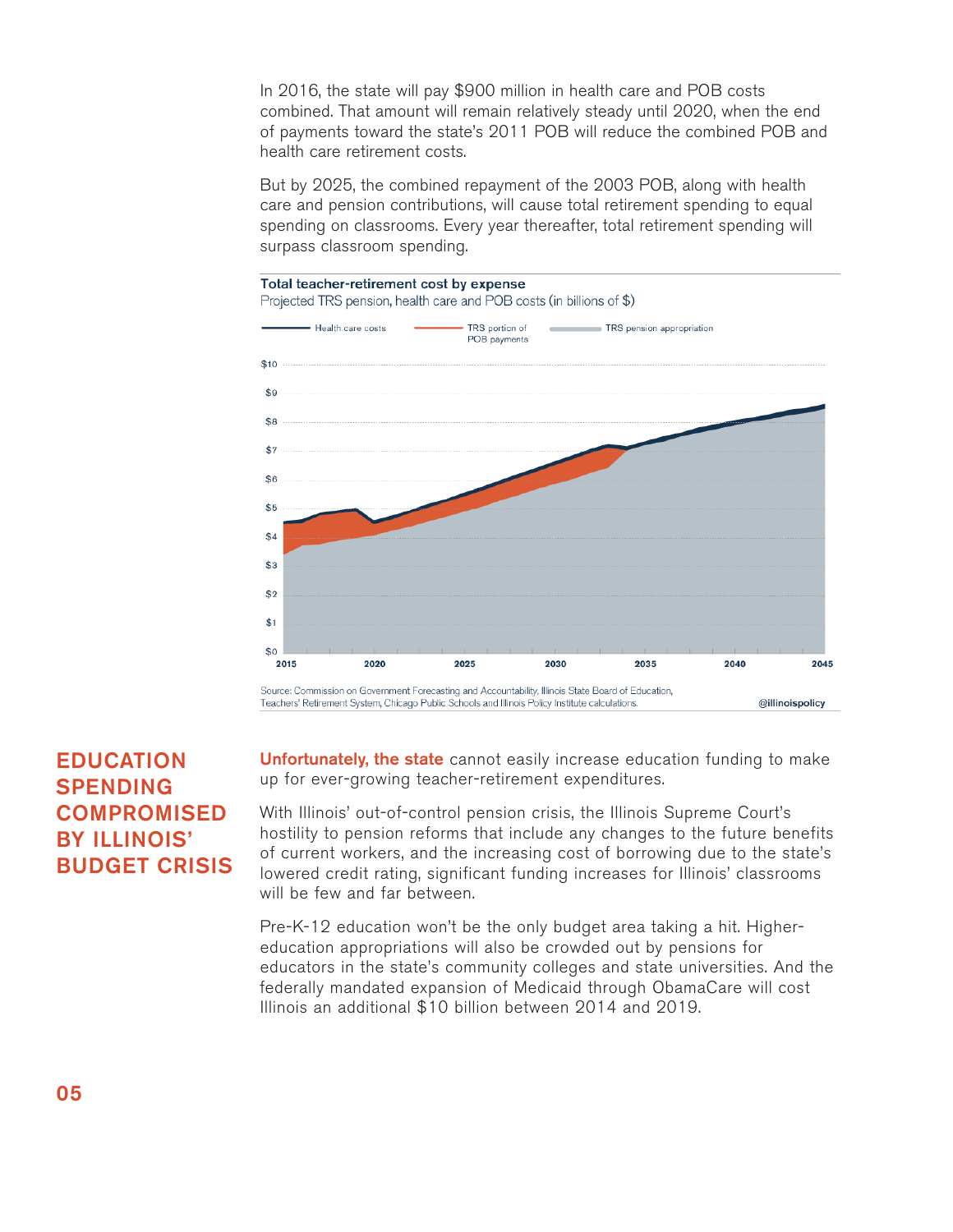# OUR SOLUTION

If the current growth in retirement spending continues, Illinois will soon become a state that spends more on teacher-retirement costs than on classroom teaching.

The only way to avoid that outcome is to reduce retirement costs and find ways to spend existing classroom dollars more effectively.

Fortunately for Illinois, there are several innovative ways to do this.

The single most important step Illinois can take to reduce education-retirement costs is to create self-managed retirement plans, or SMPs. SMPs will give both taxpayers and the state more budget certainty and will provide teachers the retirement security they deserve.

The state won't have to look far for a model SMP: One already exists right here in Illinois. Today, almost 20,000 active and inactive members of the State Universities Retirement System, participate in a 401(k)-style plan. These stateuniversity workers control their own retirement accounts and aren't part of Illinois' increasingly insolvent pension system.<sup>10,11</sup>

Enacting the university-worker plan for newly hired teachers will help stabilize education-retirement expenditures for the state by halting the growth of TRS unfunded liabilities for new teachers. And because only newly hired teachers would participate in any 401(k)-style plans, such a reform would pass constitutional muster. The reform would also make future retirement expenditures easier to estimate, as the cost of SMPs would equal a fixed percentage of TRS's payroll.

With unfunded liabilities under control, the state would no longer be subject to runaway retirement costs, allowing both the state and local school districts to create more stable budgets.

But bringing education-retirement costs under control is only one-half of education-funding reform. Illinois also needs to embrace educational innovations that will spend classroom dollars more efficiently while fostering an environment that will encourage academic achievement by students.

Enacting a statewide school-choice program would both save the state money and improve educational outcomes for students.

With over half the states in the country, including Wisconsin and Indiana, now offering some form of school-choice program, Illinois can choose from several different successful models.<sup>12</sup>

For example, just over the border in Milwaukee, Wisconsin, more than 25,000 low-income children receive Choice Scholarships of up to \$7,800 to attend the schools their parents select for them – whether religious, private, traditional public or charter. That's far less than the \$13,000 Milwaukee public schools spent per student in 2012.<sup>13</sup>

Children also perform better academically when they can attend schools chosen by their parents. A recent five-year study of Milwaukee's program found that more kids are graduating from high school, enrolling in and graduating **06 from four-year colleges, and achieving higher test scores since the start of**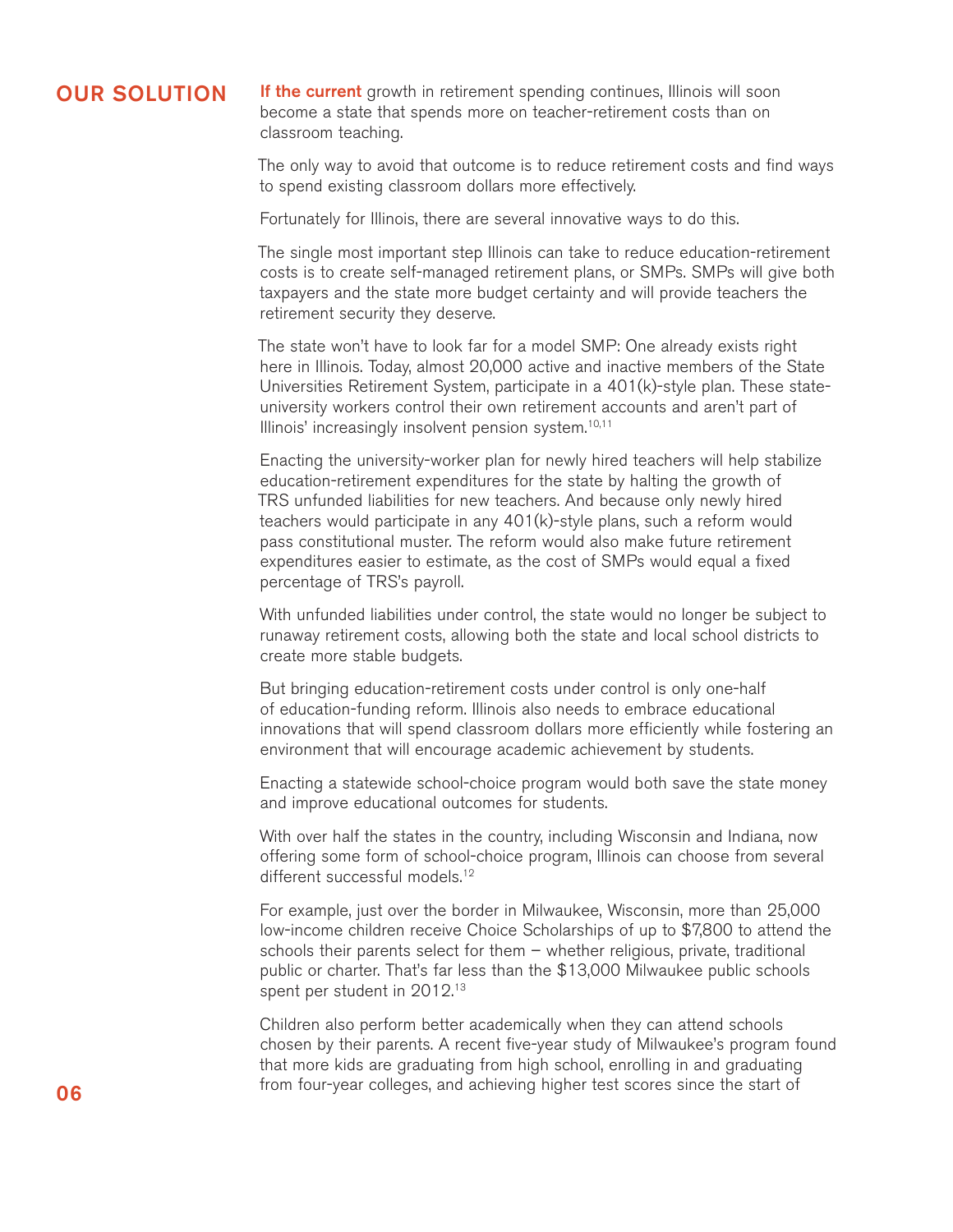the program.<sup>14</sup>

Those same positive financial and academic results have been replicated in numerous states. Several gold-standard studies have found that school-choice programs result in students receiving at least the same, and often a better, education at a reduced cost to the state.<sup>15</sup>

School-choice programs have been growing rapidly across the country. Nevada, the most recent state to initiate such a program, is offering education savings accounts to almost all of its 385,000 public-school students.<sup>16</sup>

Illinois would be wise to follow Nevada's and many other states' leads.

Another innovation might take the form of new educational techniques such as blended learning, which mixes classroom and personalized digital learning. Not only do such programs often result in higher levels of student achievement, but they can also drive down education costs for the state.

Carpe Diem schools, for example, use individualized online courses of study coupled with live instruction to create a hybrid learning structure that has proved both academically enriching and financially cost-effective.<sup>17</sup>

Innovations such as school choice and new educational techniques like blended learning could eventually save Illinois hundreds of millions in education costs – freeing up that money for other purposes.

# APPENDIX

# Definition of "state education funding"

In Illinois, state education funding is divided into two geographic regions: the city of Chicago and suburban and downstate Illinois (defined as the entire state of Illinois, minus the city of Chicago).

This report examines state education funding of suburban and downstate schools. In all instances in which this report refers to "state education funding" or "total pre-K-12 education spending," it is only referring to state spending on downstate and suburban schools and does not include Chicago Public Schools.

### Projected rate of growth

The Institute used a growth rate of 2.2 percent for its projection of future education and other spending. This rate is based on the average growth in Illinois base General Funds from fiscal years 2000 to 2010 as reported by the Commission on Government Forecasting and Accountability, or COGFA.18

## Methodology

This report uses state education funding figures from the Illinois State Board of Education, or ISBE, to determine the state's "total state pre-K-12 spending."19

To calculate the amount of "classroom spending" in suburban and downstate Illinois, first the Chicago portion of total pre-K-12 spending is removed from the "total state pre-K-12 spending." Then, "retirement expenditures" – the sum of the state's TRS contribution, the TRS contribution to the State Employee Group Insurance Program and the Teachers' Retirement Insurance Program – are subtracted. The resulting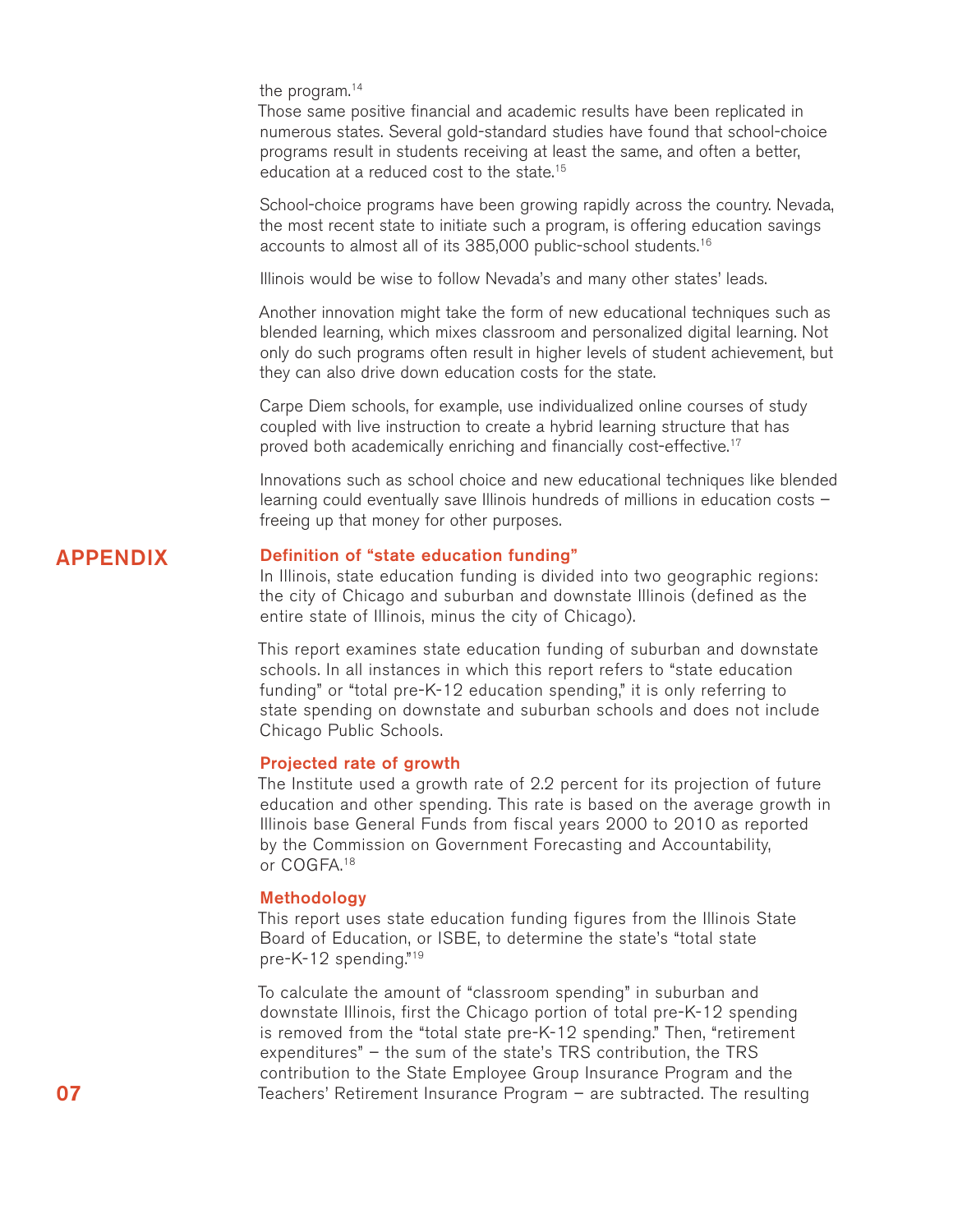figure is what this report estimates as the state's "aid to schools" or "classroom spending" in suburban and downstate Illinois.

# *Total state PK-12 spending - Chicago portion of state funds - suburban and downstate retirement spending = classroom spending in downstate and suburban Illinois*

### Adding POBs

The TRS's portion of the state's annual POB payments are not included in ISBE's "total state pre-K-12 spending" figure. However, the Institute believes that this debt should be included as a portion of total TRS retirement costs.

For the purpose of this analysis, TRS's portion of POBs is added to total retirement spending, along with pension and health care costs.

## Sources of historical and projected data

Sources for historical information for the following data categories are as follows:

- Total state funding: ISBE<sup>20</sup>
- TRS portion of POB payments: COGFA<sup>21</sup>
- Chicago portion of total pre-K-12 spending: Chicago Public Schools<sup>22</sup>
- TRS contribution to the State Employee Group Insurance Program:  $TRS^{23}$
- Teachers' Retirement Insurance Program: COGFA<sup>24</sup>

For data in fiscal year 2015 and future years, some figures are provided by sources and some are calculated. COGFA provides data for the state's contribution to TRS and POBs through fiscal year 2045. "Total pre-K-12 education spending" is the sum of ISBE's fiscal year 2015 revised appropriation and TRS's pension appropriation. Starting with fiscal year 2016 "total pre-K-12 education spending," the Chicago portion of "total pre-K-12 education spending" and all retiree health care expenditures increase by 2.2 percent annually. All other estimates are a result of the previously mentioned calculations.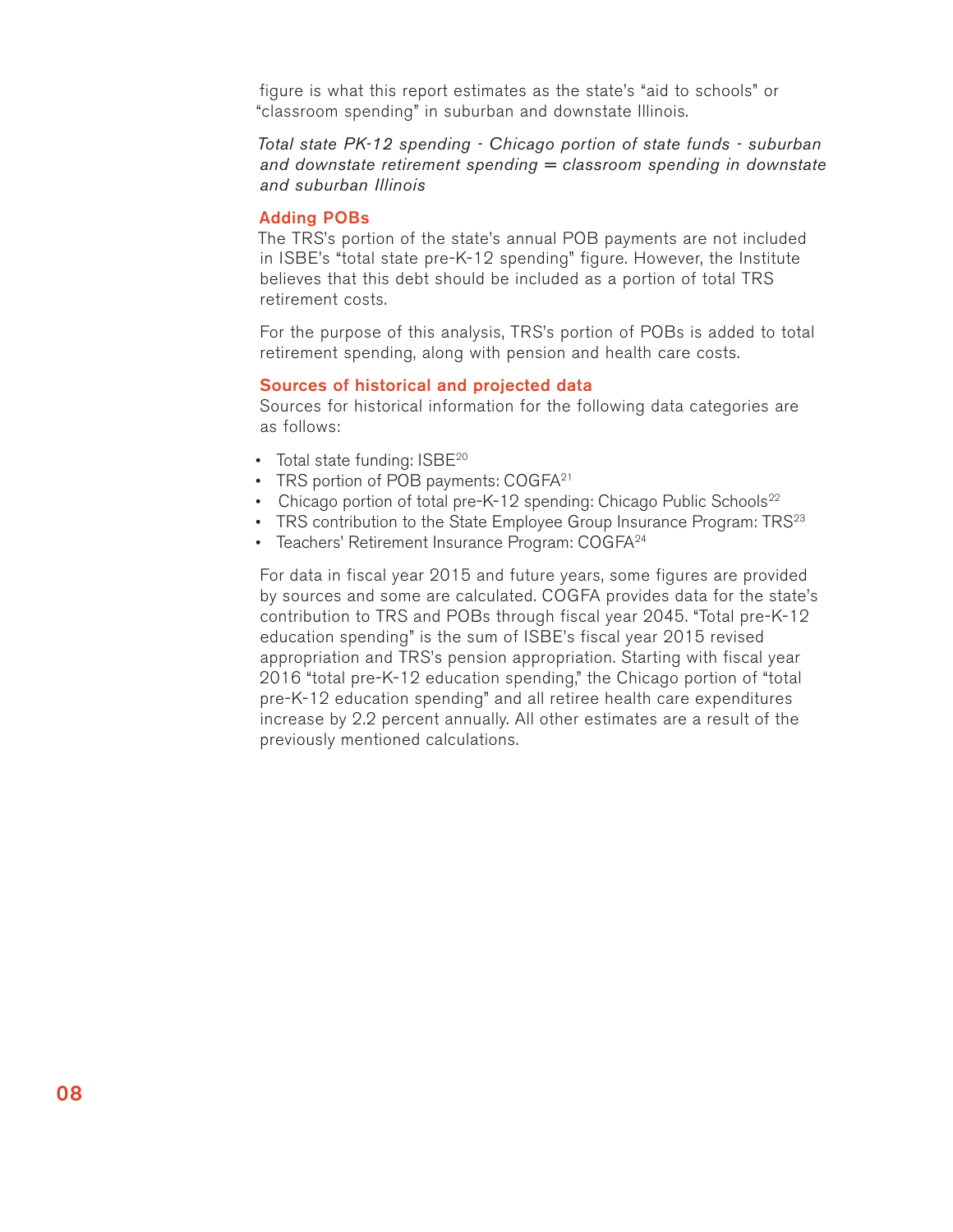- **ENDNOTES** Mary Wisniewski, "Illinois Governor Vetoes Budget Bills, Citing \$4 Billion Deficit," *Reuters*, June 25, 2015, http://www.reuters.com/ article/2015/06/25/us-usa-illinois-budget-idUSKBN0P52IU20150625.
	- Moody's Investors Service, https://www.moodys.com/research/Moodys-2 downgrades-State-of-Illinois-27-billion-of-General-Obligation--PR\_275057.
	- Commission on Government Forecasting and Accountability, *February 2015*  3 *Financial Condition of the Illinois State Retirement Systems*, http://cgfa.ilga. gov/Upload/FinConditionILStateRetirementSysFeb2015.pdf.
	- <sup>4</sup> Thomas Corfman, "The Good News: Schools Won't Shut Down. The Bad News …," *Crain's Chicago Business*, June 24, 2015, http://www.chicagobusiness. com/article/20150624/NEWS02/150629902/the-good-news-schoolswont-shut-down-the-bad-news.
	- <sup>5</sup> Illinois State Board of Education, iLearn Database, http://webprod1.isbe.net/ ilearn/ASP/index.asp.
	- Commission on Government Forecasting and Accountability, *February 2015*  6 *Financial Condition of the Illinois State Retirement Systems*, http://cgfa.ilga. gov/Upload/FinConditionILStateRetirementSysFeb2015.pdf.
	- $<sup>7</sup>$  Ibid.</sup>
	- Commission on Government Forecasting and Accountability, *FY 2013 IL*  8 *Teachers' Retirement Insurance Program GASB No. 43 Actuarial Valuation*, http://cgfa.ilga.gov/Upload/TRIP\_GASB45\_2013\_Final.pdf.
	- <sup>9</sup> Freedom Of Information Act, or FOIA, data from Teachers' Retirement System.
	- <sup>10</sup> Ben VanMetre, "Record Number of Illinois Government Workers Opt Out of Pensions into 401k-Style Plans," Illinois Policy Institute, September 3, 2014, https://www.illinoispolicy.org/record-number-of-illinois-government-workersopt-out-of-pensions-into-401k-style-plans/.
	- <sup>11</sup> SMP Member Guide: State Universities Retirement System, http://www.surs. com/pdfs/mem\_guide/Guide-SMP.pdf.
	- <sup>12</sup> Friedman Foundation for Educational Choice, http://www.edchoice.org/ school-choice/school-choice-in-america/.
	- <sup>13</sup> Patrick Leary, "Report: Wisconsin's Per-Pupil Spending Dropped Sharply in 2012," *Milwaukee Journal-Sentinel*, January 30, 2015, http://www.jsonline. com/blogs/news/290328881.html.
	- <sup>14</sup> Patrick J. Wolf, "The Comprehensive Longitudinal Evaluation of the Milwaukee Parental Choice Program: Summary of Final Reports" (Fayetteville, AR: University of Arkansas, February 2012), http://www.uaedreform.org/downloads/2012/02/report-36-thecomprehensive-longitudinal-evaluation-of-the-milwaukee-parental-choice-
	- program.pdf. <sup>15</sup> Friedman Foundation for Educational Choice, http://www.edchoice.org/ what-we-do/research/.
	- <sup>16</sup> Friedman Foundation for Educational Choice, http://www.edchoice.org/ school-choice/programs/Nevada---Education-Savings-Accounts/.
	- <sup>17</sup> Liv Finne, "Online Learning in the Five Largest School Districts in Washington State," Washington Policy Center, May 2012, http://www.washingtonpolicy.org/ sites/default/files/Online-Learning-Five-Largest-Districts-PB.pdf.
	- <sup>18</sup> Commission on Government Forecasting and Accountability, Illinois Revenue *Volatility Study: Public Act 98-0682*, http://cgfa.ilga.gov/Upload/ IllinoisRevenueVolatilityStudy\_2014CGFA.pdf.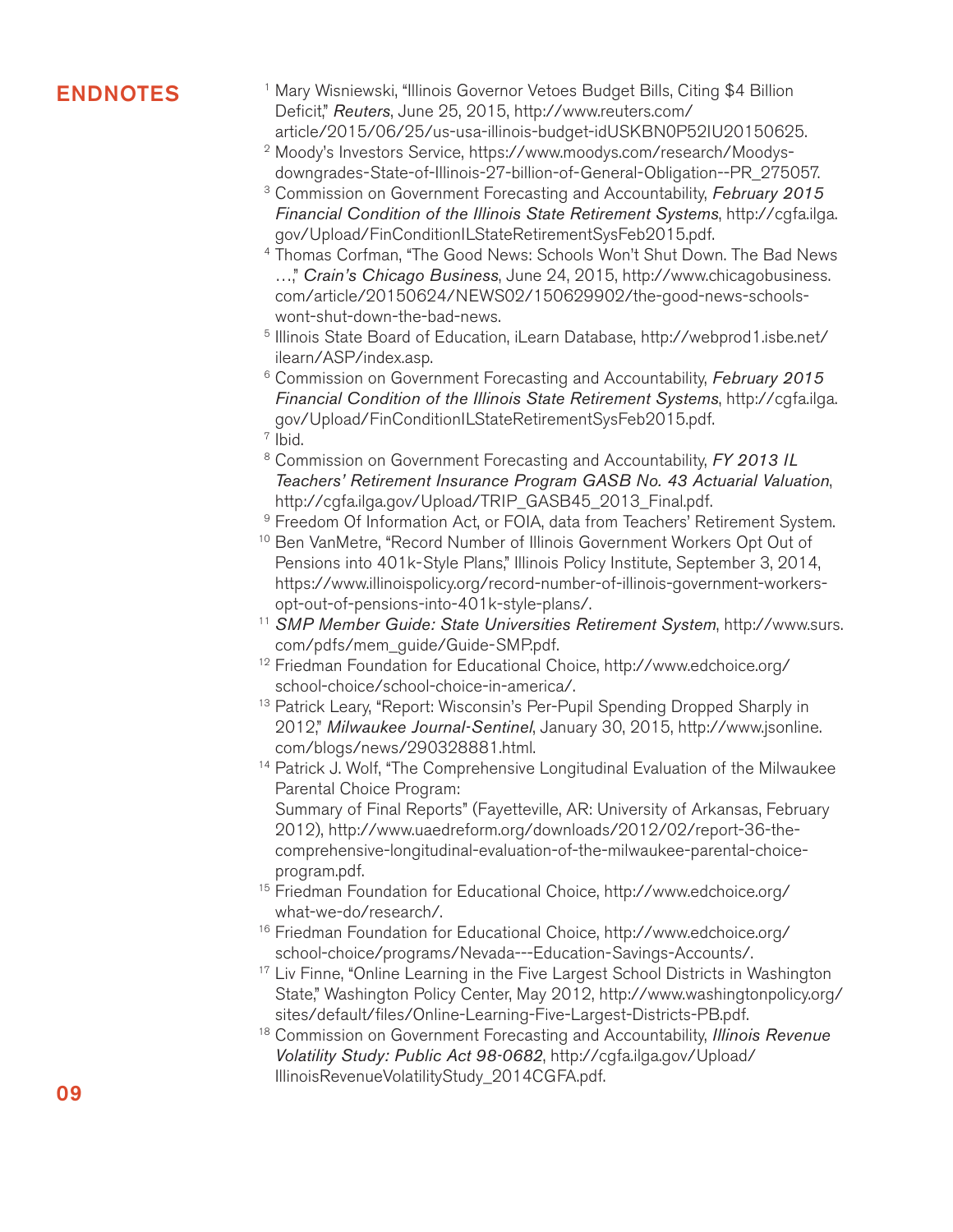- <sup>19</sup> Illinois State Board of Education, Annual Report 2014, http://www.isbe.net/ reports/annual14/toc.htm.
- $20$  lbid.
- <sup>21</sup> Commission on Government Forecasting and Accountability, February 2015 *Financial Condition of the Illinois State Retirement Systems*, http://cgfa.ilga. gov/Upload/FinConditionILStateRetirementSysFeb2015.pdf.
- <sup>22</sup> Chicago Public Schools, Comprehensive Annual Financial Report 2014, http:// cps.edu/About\_CPS/Financial\_information/Documents/FY14\_CAFR.pdf.
- <sup>23</sup> FOIA data from Teachers' Retirement System.
- <sup>24</sup> Commission on Government Forecasting and Accountability, FY 2013 IL *Teachers' Retirement Insurance Program GASB No. 43 Actuarial Valuation,* http://cgfa.ilga.gov/Upload/TRIP\_GASB45\_2013\_Final.pdf.